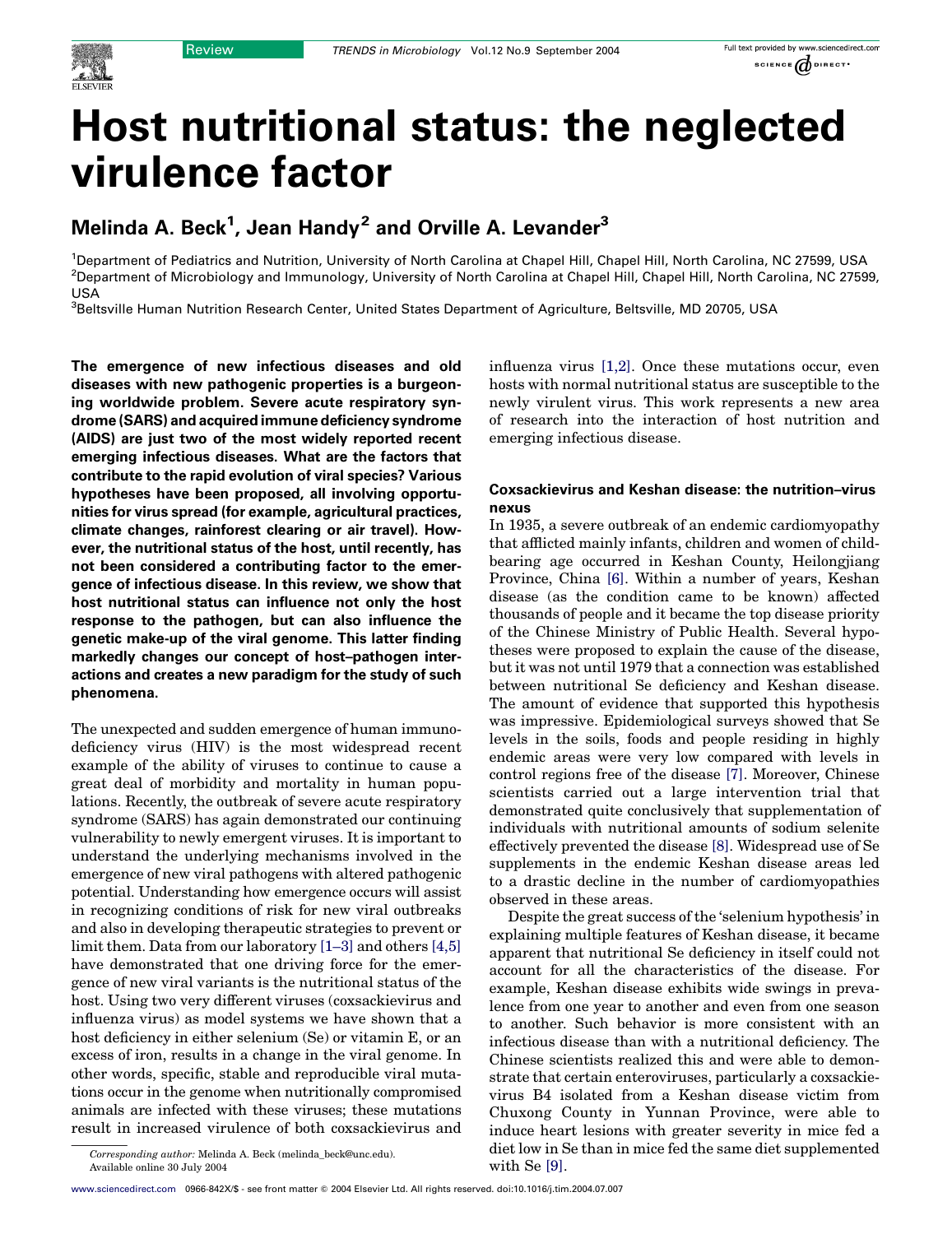More recently, it has been possible to show that enterovirus isolates from patients with heart muscle disease in a Se-deficient area of China were predominantly coxsackievirus group B serotypes in the region in which Keshan disease is endemic. Thus, these viruses might contribute to the pathology of Keshan disease, as coxsackie B viruses are known etiological agents of myocarditis [\[10\].](#page-5-0)

#### Coxsackievirus B3 and Se deficiency: animal models

To understand the relationship between host nutritional status and virus infection, we used our well-characterized murine model of coxsackievirus-induced myocarditis. Coxsackievirus B3 (CVB3) infection of mice can cause myocarditis, similar to that found in human populations. However, infection of mice with an avirulent strain of CVB3 (designated CVB3/0) does not lead to myocarditis, although replicating virus can be isolated from the hearts of infected mice. For our model, we divided mice into two groups and fed one group a normal diet and the other group a diet deficient in Se. After four weeks, all mice were infected with the benign strain CVB3/0. As expected, the infected mice fed the Se-sufficient diet did not develop any cardiac inflammation. However, the Se-deficient mice developed moderate to severe myocarditis [\[11\]](#page-5-0). To determine if the increase in virulence was due to host factors alone, or a result of alterations in the virus, we isolated virus from the hearts of Se-deficient mice and passed it back into Se-adequate mice. If host factors alone were the cause of the increase in virulence, then the Se-adequate mice infected with virus isolated from Se-deficient mice should not develop disease. However, the infected mice did develop myocarditis, suggesting that the virus itself had been altered [\[11\]](#page-5-0).

Sequencing of the viral genomic RNA obtained from infected Se-adequate and Se-deficient mice confirmed that a viral genome change had occurred (Table 1). Out of the ten nucleotide positions that were reported to co-vary with cardiovirulence in CVB3 strains [\[12\],](#page-5-0) six reverted to the virulent genotype in those virions that replicated in Se-deficient mice [\[1\]](#page-5-0). No nucleotide changes were found in viral genomes isolated from Se-adequate control mice. The mutations persisted after the now virulent virus was passed into naive Se-adequate mice, producing pathology ([Figure 1\)](#page-2-0). Therefore, replication in a Se-deficient host led to specific viral mutations, which changed an avirulent virus into a virulent one. Once these mutations occurred, even Se-adequate mice were susceptible to the newly pathogenic virus.

#### CVB3 mutations and oxidative stress

One of the functions of Se is that it acts as an antioxidant, primarily through its association with the antioxidant enzyme glutathione peroxidase (GPX). GPX incorporates Se as selenocysteine (a novel  $21<sup>st</sup>$  amino acid in addition to the 20 commonly recognized ones). When Se is limiting in the diet the activity of GPX declines. Se is also incorporated into more than 20 other proteins, some of which have functions other than antioxidant protection. To determine if a decrease in GPX activity was a crucial step in Se-associated change in virulence, we infected GPX-1 knockout mice with CVB3/0. These mice, similar to Se-deficient mice, developed myocarditis, whereas infected wild-type mice did not. Sequencing of the viral genome demonstrated mutation to the cardiovirulent genotype at seven nucleotide positions, of which six were identical to the mutations found in the virus isolated from Se-deficient mice [\[13\]](#page-5-0) (Table 1).

Because vitamin E also acts as an antioxidant, although it works by a very different mechanism to Se, we wanted to determine if a lack of vitamin E would also affect the viral genome. As was found for the Se-deficient mice, mice fed a diet deficient in vitamin E and infected with CVB3/0 developed myocarditis [\[14\]](#page-5-0). Sequencing of the virus revealed that the same mutations occurred in the virus isolated from vitamin E-deficient mice as were found for Se-deficient mice. All of the experimental data led to the conclusion that oxidative stress is the common mechanism for the viral genome changes.

#### CVB3, vitamin E, excess iron and HIV

The redox-active ferrous ion is known to exert a powerful pro-oxidant effect in vivo as a result of its reaction with hydrogen peroxide to produce the extremely reactive hydroxyl free radical. In this way, excess dietary iron can damage a variety of cellular components, including lipids, nucleic acids and proteins [\[15\]](#page-5-0). Therefore, it was of interest to determine the effect of dietary iron overload on the ability of CVB3/0 to cause cardiopathology in our mouse model. Mice were fed either a diet containing a

Table 1. Comparison of nucleotide sequences of coxsackievirus B3 isolated from Se-adequate, Se-deficient and GPX-1 knockout mice<sup>a</sup>

| <b>Nucleotide position</b><br>(genome region) | Infecting virus:<br>CVB3 <sub>0</sub> |            | Virus isolated from |       |       |       |       |       |               | <b>Cardiovirulent</b><br>virus: $CVB320$ |            |
|-----------------------------------------------|---------------------------------------|------------|---------------------|-------|-------|-------|-------|-------|---------------|------------------------------------------|------------|
|                                               | Nt                                    | AA         | $Se+$               | $Se+$ | $Se+$ | $Se-$ | $Se-$ | $Se-$ | $GPx-1$<br>КO | Nt                                       | ΑА         |
| 234 $(5'$ ntr)                                | C.                                    | (nc)       | С                   | c     | с     |       |       |       |               |                                          | (nc)       |
| 788 (VP4)                                     | G                                     | Gly        | G                   | G     | G     | А     | А     | А     | А             | А                                        | Arg        |
| 2271 (VP3)                                    | A                                     | Tyr        | A                   | A     | А     |       |       |       |               |                                          | <b>Phe</b> |
| 2438 (VP3)                                    | G                                     | <b>Glu</b> | G                   | G     | G     | с     | c     | c     | ⌒<br>τ.       | ◠<br>u                                   | <b>Gln</b> |
| 2690 (VP1)                                    | G                                     | <b>Glu</b> | G                   | G     | G     | G     | G     | G     | A             | А                                        | Lys        |
| 3324 (2A)                                     | с                                     | <b>Ala</b> | c                   | c     | с     |       |       |       |               |                                          | Val        |
| 7334 $(3'$ ntr)                               | С                                     | (nc)       | C                   | c     | ◠     |       |       |       |               |                                          | (nc)       |

a<br>Abbreviations: AA, amino acid; GPx-1 KO, glutathione peroxidase-1 knockout mice (n=3); nc, non-coding; Nt, nucleotide; ntr, non-translated region; Se+, seleniumadequate (control) mouse; Se-, selenium-deficient mouse.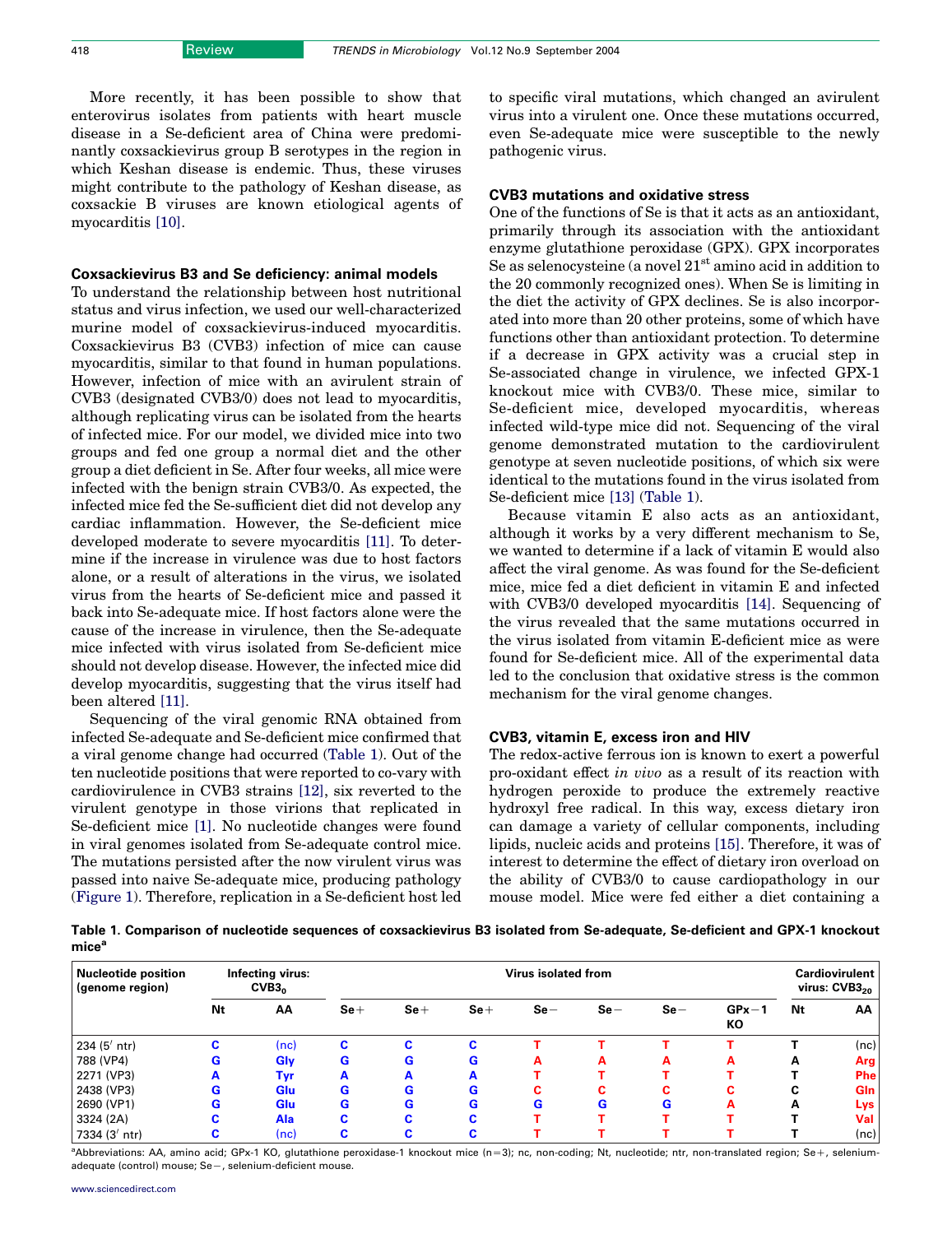<span id="page-2-0"></span>

Figure 1. Selection of new viral quasispecies with increased virulence in a nutritionally stressed host. A viral quasispecies is used to infect two different populations of mice: nutritionally adequate or nutritionally deficient. Note that the consensus sequence of the viral quasispecies is avirulent (blue circles) although a virulent genotype (orange circles) is present in the mix in a very small amount and is not detectable by sequencing. Nutritionally adequate mice infected with the viral quasispecies do not develop pathology and sequencing of the virus genome confirms that the virus remains the avirulent genotype. Nutritionally deficient mice infected with viral quasispecies develop severe pathology. Isolation and sequencing of virus recovered from the nutritionally deficient host demonstrates selection of a new consensus sequence with a virulent genotype (orange circles). Once the virulent genotype becomes dominant in the viral quasispecies, even nutritionally adequate mice will develop severe pathology.

normal level of iron (35 parts per million or ppm) or an iron overload diet containing 1050 ppm of iron. At each level of dietary iron, half the mice received the same diet lacking vitamin E. After consuming their assigned diets for four weeks, the mice were infected with CVB3/0 (the amyocarditic strain of CVB3). In those mice that received the vitamin E-supplemented diets, consumption of the high iron diet resulted in elevated viral titers and increased heart damage versus the normal iron controls [\[16\]](#page-5-0). Consumption of the high iron diet that lacked vitamin E resulted in further increases in viral titers and heart damage. Therefore, here we have another example of how nutritional manipulation of host oxidative stress status can have an impact on viral pathogenesis, such that an amyocarditic form of the virus was converted into a myocarditic one.

It has been reported that the clinical course of some HIV patients might be unfavorably affected by elevated iron status [\[17\]](#page-5-0). In pregnant Zimbabwean women, for example, there was a positive association reported between HIV-1 viral load and serum ferritin levels [\[18\]](#page-5-0). However, this positive association between HIV progression and iron status is not universally observed [\[19,20\],](#page-5-0) and therefore the correlation is controversial [\[21,22\].](#page-5-0) Needless to say, any damaging effect of iron in HIV infection would have important public health implications because of the general use of iron supplements to prevent or cure anemia. Because of the strong combined effect of iron excess and vitamin E deficiency observed during infection with CVB3/0, it might be useful to assess vitamin E nutritional status in HIV patients who are given iron supplements.

#### Host nutritional status and influenza virus infection

The results observed during coxsackievirus infection suggested that viruses other than CVB3 might be susceptible to host nutritional stresses. To test this hypothesis, Se-deficient and Se-adequate mice were infected with influenza A/Bangkok/1/79, which normally induces only a mild pneumonitis in mice. Mice that were Se-deficient were found to develop severe lung pathology post-infection, whereas the Se-adequate mice developed only mild pathology [\[23\]](#page-5-0).

Influenza virus contains a single-stranded segmented RNA genome, a lipid bilayer, which is of host derivation, and a matrix protein that lies underneath the lipid layer. The viral genome consists of eight RNA segments containing genes that encode different viral proteins, including the hemagglutinin (HA) and neuraminidase (NA) proteins (required for entry into and exit from the infected host cell, respectively), matrix proteins (M1 and M2), polymerase proteins and nucleoproteins. Viruses recovered from both Se-deficient and Se-adequate mice have been sequenced [\[2\]](#page-5-0). Consistent mutations in the M gene were recovered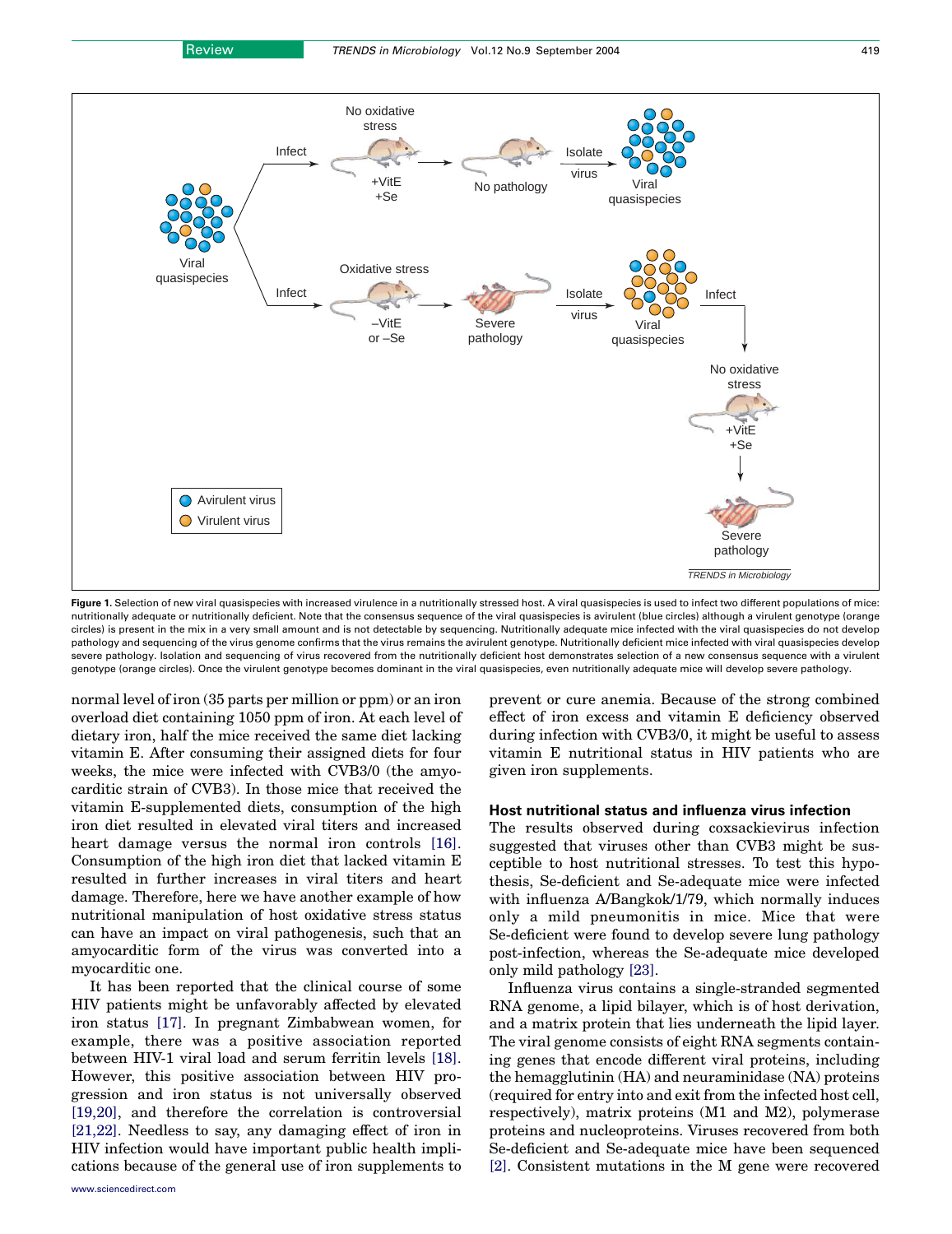from Se-deficient mice (Table 2). Three separate isolates from three individual Se-deficient mice all had identical mutations in 29 positions. One of the three isolates had an additional five mutations, with one additional amino acid change. Therefore, similar to what was found for coxsackievirus B3, host deficiency in Se leads to increased viral mutations in the influenza virus genome, resulting in a more virulent phenotype.

How do changes in the M protein lead to increased virulence of the influenza virus? The M1 protein has been shown to influence virulence by increasing viral replication due to rapid uncoating from the viral ribonucleoproteins. Therefore, the faster the uncoating occurs, the quicker viral replication can begin [\[24,25\].](#page-5-0) Consequently, mutations in the M region of the genome might lead to increased viral replication of the mutant virus. Increased viral titers in turn might lead to increased lung pathology, and hence increased pathogenicity of the virus. In support of this hypothesis, viral titers of the mutant virus were higher in infected mice compared with wild-type virus [\[23\]](#page-5-0).

#### Poliovirus and Se in humans

Poliovirus, similar to the coxsackieviruses, is a human enterovirus and a member of the Picornaviridae family. But in contrast to coxsackievirus, poliovirus cannot be studied using the usual mouse models, because rodents do not normally carry the human poliovirus receptor. However, it is possible to generate transgenic mice that express poliovirus receptors, thereby making them suitable for investigating numerous properties of poliovirus, including neurovirulence, attenuation and tissue tropism. Another experimental approach, of course, would be to study poliovirus in human subjects rather than in animal models. Broome et al. [\[4\]](#page-5-0) supplemented three groups of healthy people (22 members, including 11 males and 11 females in each group) with 0, 50 or 100  $\mu$ g of Se (as sodium selenite) per day for 15 weeks (for a discussion of what constitutes a nutritionally relevant dose of Se, see Ref. [\[26\]\)](#page-5-0). All subjects were judged to be of relatively low initial Se status as indicated by plasma Se concentrations  $\langle 1.2 \mu m \nu \rangle$ . After six weeks of supplementation, all subjects were given an oral live attenuated poliomyelitis vaccine. Supplementation continued uninterrupted after vaccination for a further nine weeks.

Supplementation with Se increased several indices of Se status in these subjects, including plasma Se concentrations and lymphocyte glutathione peroxidase activities. Supplementation also enhanced certain aspects of the cellular immune response, such as increased interferon (IFN)-gamma production, earlier peak T-cell proliferation,

Table 2. Influenza A/Bangkok/1/79 M1 gene of the infecting virus and of virus isolated from selenium (Se)-deficient and Se-adequate mice<sup>a</sup>

| <b>Nucleotide</b><br>position | Infecting<br>virus | <b>Virus isolated from</b> |             |       |       |       |       |                        |
|-------------------------------|--------------------|----------------------------|-------------|-------|-------|-------|-------|------------------------|
|                               |                    | $Se+$                      | $Se+$       | $Se+$ | $Se-$ | $Se-$ | $Se-$ | AA <sup>b</sup> change |
| 136                           | $\mathbf{A}$       | A                          | A           | A     | c     | C     | C     | None                   |
| 205                           | G                  | G                          | G           | G     | А     | Α     | A     | None                   |
| 238                           | G                  | G                          | $\mathbf G$ | G     | G     | G     | A     | None                   |
| 309                           | G                  | G                          | G           | G     | A     | А     | A     | R to K                 |
| 322                           | A                  | А                          | A           | A     | G     | G     | G     | None                   |
| 325                           | C                  | c                          | C           | C     | т     | T     | T     | None                   |
| 328                           | A                  | А                          | A           | A     | G     | G     | G     | None                   |
| 331                           | А                  | A                          | A           | A     | G     | G     | G     | None                   |
| 334                           | т                  | т                          | т           | т     | C     | Ć     | Ċ     | None                   |
| 370                           | A                  | А                          | A           | A     | C     | C     | C     | None                   |
| 371                           | G                  | G                          | G           | G     | т     | т     | т     | A to S                 |
| 406                           | C                  | C                          | C           | C     | т     | т     | т     | None                   |
| 439                           | Α                  | А                          | Α           | A     | G     | G     | G     | None                   |
| 454                           | C                  | C                          | C           | C     | A     | A     | A     | None                   |
| 455                           | c                  | c                          | C           | C     | c     | C     | А     | None                   |
| 502                           | C                  | C                          | C           | C     | т     | т     | т     | None                   |
| 503                           | A                  | A                          | Α           | A     | С     | C     | C     | None                   |
| 524                           | G                  | G                          | G           | G     | А     | Α     | A     | None                   |
| 525                           | G                  | G                          | G           | G     | G     | G     | Α     | T to A                 |
| 544                           | A                  | A                          | A           | A     | C     | C     | C     | None                   |
| 566                           | C                  | C                          | C           | C     | т     | т     | т     | None                   |
| 567                           | C                  | C                          | C           | C     | C     | C     | т     | None                   |
| 568                           | G                  | G                          | G           | G     | Α     | Α     | Α     | None                   |
| 610                           | A                  | A                          | A           | A     | G     | G     | G     | None                   |
| 619                           | G                  | G                          | $\mathbf G$ | G     | Α     | Α     | A     | None                   |
| 652                           | C                  | C                          | C           | C     |       | т     | т     | None                   |
| 655                           | G                  | G                          | $\mathbf G$ | G     | Α     | Α     | Α     | None                   |
| 667                           | G                  | G                          | $\mathbf G$ | G     | Α     | Α     | Α     | A to T                 |
| 669                           | G                  | G                          | $\mathbf G$ | G     | G     | G     | Α     | None                   |
| 670                           | A                  | A                          | A           | A     | G     | G     | G     | None                   |
| 677                           | G                  | G                          | G           | G     | А     | Α     | A     | A to T                 |
| 712                           | А                  | А                          | A           | Α     | G     | G     | G     | None                   |
| 716                           | G                  | G                          | $\mathbf G$ | G     |       | А     | Α     | D to N                 |
| 740                           | A                  | A                          | A           | A     | G     | G     | G     | T to A                 |

<sup>a</sup>Data represent sequenced isolates from lungs of six individual mice. b Abbreviations: AA, amino acid.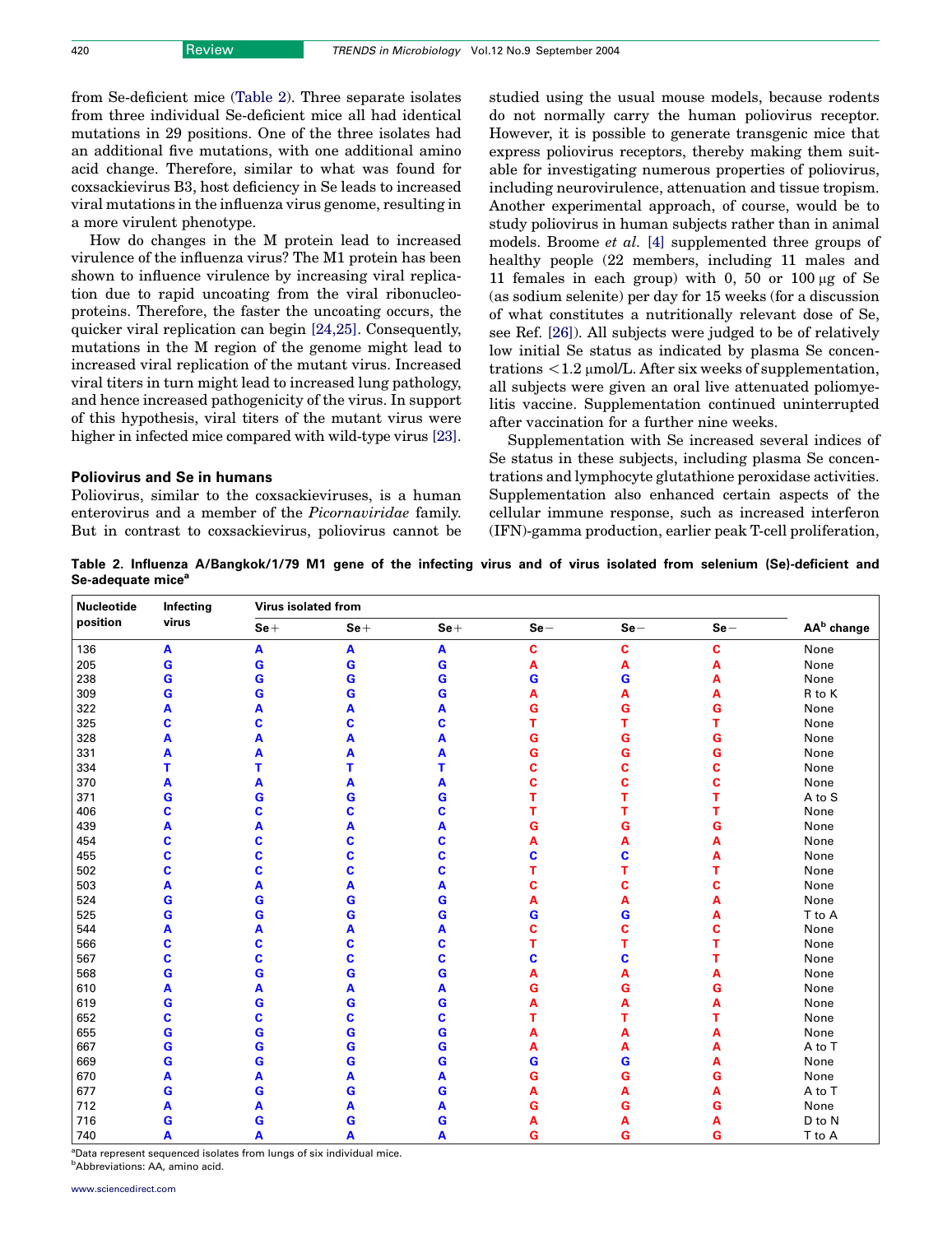and increased number of T-helper cells. Humoral immune responses were not affected. However, perhaps the most intriguing observation was the fact that individuals receiving Se exhibited a more rapid clearance of the poliovirus. Moreover, poliovirus RT–PCR products isolated from the feces of supplemented subjects had fewer mutations.

The Broome study [\[4\]](#page-5-0) presents for the first time direct evidence for the involvement of Se status in determining viral replication and mutation rates in people. These data confirm in humans what Beck and colleagues [\[3\]](#page-5-0) have been saying on the basis of their mouse models for several years, namely that Se (and vitamin E) exerts a powerful control over viral replication and mutation rates in vivo, such that a nutritional deficiency of either of these two dietary antioxidants enables RNA viruses to convert to more virulent strains. Additional study of the influence of Se and/or vitamin E on the evolution of viruses in large population groups appears warranted.

### Reactive oxygen species (ROS) and reactive nitrogen species (RNS) in viral infection

Previous work has shown that ROS and RNS play a crucial role in the development of influenza-induced pathogenesis in the lung  $[27-29]$ . Akaike *et al.* [\[5\]](#page-5-0) reported increased rates of mutation of an RNA (Sendai) virus that had been exposed to reactive nitrogen species (RNS), such as nitric oxide  $(NO)$  and peroxynitrite  $(ONOO^{-})$ . Both NO and  $O_2^-$  have been shown to increase the pathogenesis of an influenza virus infection in laboratory experiments [\[27,30,31\].](#page-5-0) Notably, an inducible form of NOS (nitric oxide synthetase or iNOS) is strongly activated by a variety of pathogens, including neurotropic, cardiotropic and pneumotropic viruses (e.g. coxsackievirus or influenza virus), causing an overproduction of NO in infected tissues [\[28\]](#page-5-0). Importantly, inhibition or elimination (knockout) of iNOS activity significantly reduces pathological consequences of various viral infections [\[28\],](#page-5-0) including pneumonitis caused by influenza virus in mice [\[27\].](#page-5-0) The work of these groups with RNS and of our group with Se and vitamin E deficiency strongly suggests that oxidative and/or nitrosative stress in the host tissues significantly contributes to the modification of viral RNA during virus replication. Therefore, a nutritional deficiency of an antioxidant that leads to increased production of ROS and/or RNS is probably responsible for viral mutations.

### Host nutrition and viral genome changes: possible mechanism(s)

RNA viruses have adapted to fill all available host niches – from bacteria to plants, fish, birds, reptiles, amphibians and mammals. One method that viruses use to exploit a wide range of hosts is that of genetic diversity. A population of viruses exists as a large number of closely related mutants, rather than a single fixed sequence, and is therefore known as a 'quasispecies'. This variation occurs because of the error-prone replication of RNA viruses, lack of viral proofreading enzymes and short generation times. During viral replication, the quasispecies will reach equilibrium and a consensus, or dominant sequence, will emerge. It has been suggested that maintaining a diverse quasispecies provides an evolutionary advantage to the virus and enables rapid adaptation to changing host environmental conditions.

Within the quasispecies structure, a variety of subpopulations can coexist; and by adjusting their numbers, the population as a whole can move rapidly through 'sequence space' from one 'fitness peak' to another. Thus, determination of the 'genomic sequence,' even for a carefully cloned population, is really an assessment of the dominant (or consensus) sequence. The dominant genotype might shift gradually, or it could change suddenly if environmental pressures are imposed [\[32\]](#page-6-0). Most variant sequences, however, are present as tiny minorities within the overall population; nevertheless, it has been shown that a given sequence that once had a selective advantage might persist through many replicative cycles, unobserved by phenotype or consensus sequencing, and might re-emerge rapidly when it is again favored by selective pressure. This phenomenon has been termed the 'memory' of viral quasispecies [\[33\].](#page-6-0)

We hypothesize that increased oxidative stress in the host, induced by dietary deficiencies in antioxidants or by increased consumption of pro-oxidant nutrients, might provide a selective environment by which the more virulent genotype (already present in the viral quasispecies) is able to outcompete the original consensus sequence. Consequently, a new genotype becomes dominant, which has a more pathogenic phenotype.

How does the nutritionally induced oxidative stress status of the host contribute to the selection of a new viral quasispecies? One possibility is an altered immune response. Our own work [\[3,11,23,34\]](#page-5-0), and the work of many others [\[35–37\],](#page-6-0) has demonstrated that host nutritional deficiency leads to impaired immune function. For example, a deficiency in Se can lead to decreased T cell function, impaired neutrophil chemotaxis and decreased antibody production [\[38\]](#page-6-0). An impaired immune response might permit a more virulent viral quasispecies, normally kept in check, to escape elimination by the immune response and therefore replace the previously dominant less-virulent genotype.

It is also possible that a shift of the intracellular redox balance toward oxidation permits faster viral replication, consequently increasing the size of the quasispecies population and permitting selection of rare variants. Nencioni et al. [\[39\]](#page-6-0) reported that lower intracellular concentrations of reduced glutathione permitted influenza virus replication to higher titers in several cell lines, apparently by inhibiting expression of late viral proteins, including HA and M.

A third possibility is that an increase in nutritionally induced oxidative stress could lead to a new viral quasispecies by direct oxidative damage to the viral RNA, thus accelerating the mutation rate. In addition, the oxidative damage to cell membranes and enzymes of the replication complex might also accelerate the viral mutation rate, thus leading to a new dominant viral quasispecies with altered pathogenicity.

To date, the precise mechanisms for selection of new viral variants in a host under nutritionally induced oxidative stress are not known. However, we would propose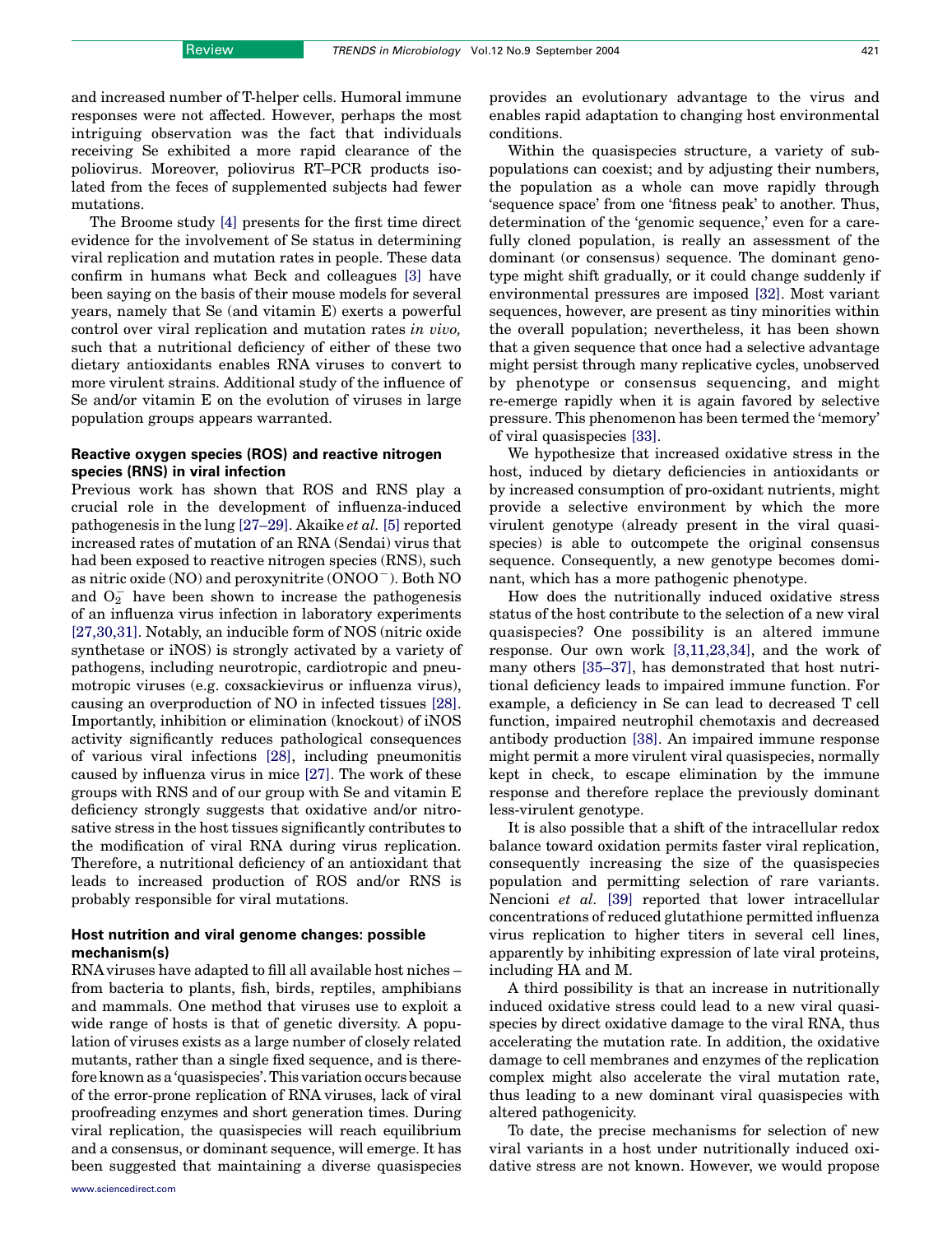<span id="page-5-0"></span>that several mechanisms are operating together to influence the outcome. Thus, both immune dysfunction and oxidative damage to the viral RNA might be occurring together to drive the selection of a new viral quasispecies.

[Figure 1](#page-2-0) presents a schematic of the hypothesis put forward by our data. The viral quasispecies (in which the consensus or dominant genotype is avirulent) is inoculated into either a nutritionally adequate or nutritionally deficient host. However, within the quasispecies is a small minority population of virus with pathogenic potential. Replication of the viral quasispecies within a nutritionally adequate animal (not oxidatively stressed) results in the dominant consensus genotype remaining dominant and therefore no disease is induced. However, replication of the viral quasispecies within a nutritionally deficient host (oxidatively stressed) leads to a much different outcome. The previous minority genotype is now able to outcompete and replace the previously dominant genotype. This might be due to impaired immune function as a result of the nutritional deficiencies, enabling the minority genotype to escape immune clearance. In addition, oxidative damage to intracellular structures might favor the replication of the minority genotype, again enabling the expression of a new viral variant, which now replaces the previous consensus sequence. Further, the mutation rate might be increased by direct damage to viral RNA, resulting in faster emergence of new genotypes. These mechanisms are not mutually exclusive and might work together.

#### Concluding remarks

The old nutritional adage 'You are what you eat!' appears to have found novel application in our work relating host diet to viral virulence. By using relatively simple nutritional manipulations we and others were able to increase the oxidative stress in our host animals either by withholding crucial cellular antioxidants from their diets (e.g. selenium or vitamin E) or by feeding with excess amounts of a pro-oxidant nutrient (e.g. iron). All techniques tested to increase oxidative stress in host animals led to the common outcome of increased viral virulence with reproducible genome mutations found in two RNA viruses: coxsackievirus and influenza. The demonstration that this phenomenon occurs within two different viral RNA families suggests that host nutritional deficiencies can have an effect on several different viral infections. These results represent a new paradigm for the interaction between host nutritional status and the emergence of new viral diseases in the human population. Widespread nutritional deficiencies occur in many developing countries, which are frequently the site of emergence of new viral diseases as well as old viral diseases with new pathogenic properties. We suggest that host nutritional status be considered when studying the causes for viral emergence, and that adequate nutrition of the population is an important form of protection against the emergence of new viral pathogens.

#### **References**

1 Beck, M.A. et al. (1995) Rapid genomic evolution of a non-virulent coxsackievirus B3 in selenium-deficient mice results in selection of identical virulent isolates. Nat. Med. 1, 433–436

- 2 Nelson, H.K. et al. (2001) Host nutritional selenium status as a driving force for influenza virus mutations. FASEB J. 15, 1846–1848
- 3 Beck, M.A. and Levander, O.A. (1998) Dietary oxidative stress and the potentiation of viral infection. Annu. Rev. Nutr. 18, 93–116
- 4 Broome, C.S. et al. (2004) An increase in selenium intake improves immune function and poliovirus handling in adults with marginal selenium status. Am. J. Clin. Nutr. 80, 637–638
- 5 Akaike, T. et al. (2000) Viral mutation accelerated by nitric oxide production during infection in vivo. FASEB J. 14, 1447–1454
- 6 Yang, G.Q. et al. (1988) Selenium-related endemic diseases and the daily selenium requirement of humans. World Rev. Nutr. Diet. 55, 98–152
- 7 Keshan Disease Research Group. (1979) Epidemiologic studies on the etiologic relationship of selenium and Keshan Disease. Chin. Med. J 92, 477–482
- 8 Keshan Disease Research Group. (1979) Observations on effect of sodium selenite in prevention of Keshan Disease. Chin. Med. J 92, 471–476
- 9 Ge, K.-Y. et al. (1987) The protective effect of selenium against viral myocarditis in mice. In Selenium in Biology and Medicine (Part B) (Combs, G.F. et al., ed.), pp. 761–768, Van Nostrand Reinhold
- 10 Peng, T. et al. (2000) Characterization of enterovirus isolates from patients with heart muscle disease in a selenium-deficient area of China. J. Clin. Microbiol. 38, 3538–3543
- 11 Beck, M.A. et al. (1994) Benign human enterovirus becomes virulent in selenium-deficient mice. J. Med. Virol. 43, 166–170
- 12 Tu, Z. et al. (1995) The cardiovirulent phenotype of coxsackievirus B3 is determined at a single site in the genomic  $5'$  nontranslated region. J. Virol. 69, 4607–4618
- 13 Beck, M.A. et al. (1998) Glutathione peroxidase protects mice from viral-induced myocarditis. FASEB J. 12, 1143–1149
- 14 Beck, M.A. et al. (1994) Vitamin E deficiency intensifies the myocardial injury of coxsackievirus B3 infection of mice. J. Nutr. 124, 345–358
- 15 Welch, K.D. et al. (2002) Deleterious iron-mediated oxidation of biomolecules. Free Radic. Biol. Med. 32, 577–583
- 16 Beck, M.A. et al. Benign coxsackievirus damages heart muscle in iron-loaded vitamin E deficient mice. Free Radic. Biol. Med. (in press)
- 17 Gordeuk, V.R. et al. (2001) Iron status and the outcome of HIV infection: an overview. J. Clin. Virol. 20, 111–115
- 18 Friss, H. et al. (2003) Iron, haptoglobin phenotype, and HIV-1 viral load: a cross-sectional study among pregnant Zimbabwean women. J. Acquir. Immune Defic. Syndr. 33, 74–81
- 19 Olsen, A. et al. (2004) Low dose iron supplementation does not increase HIV-1 load. J. Acquir. Immune Defic. Syndr. 36, 637–638
- 20 Semba, R.D. et al. (2001) Iron status and indicators of human immunodeficiency virus disease severity among pregnant women in Malawi. Clin. Infect. Dis. 32, 1496–1499
- 21 Weinberg, G.A. et al. (2001) Iron status and the severity of HIV infection in pregnant women. Clin. Infect. Dis. 33, 2098–2099
- 22 Clark, T.D. and Semba, R.D. (2001) Iron supplementation during human immunodeficiency virus infection: a double-edged sword? Med. Hypotheses 57, 476–479
- 23 Beck, M.A. et al. (2001) Selenium deficiency increases the pathology of an influenza virus infection. FASEB J. 15, 1481–1483
- 24 Lamb, R.A. and Choppin, P.W. (1983) The gene structure and replication of influenza virus. Annu. Rev. Biochem. 52, 467–506
- 25 Smeenk, C.A. and Brown, E.G. (1994) The influenza virus variant A/FM/1/47-MA possesses single amino acid replacements in the hemagglutinin, controlling virulence, and in the matrix protein, controlling virulence as well as growth. J. Virol. 68, 530–537
- 26 Levander, O.A. (2001) Evolution of human dietary standards for selenium. In Selenium: its Molecular Biology and Role in Human Health (Hatfield, D.L. ed.), pp. 299–311, Kluwer Academic Publishers
- 27 Akaike, T. et al. (1996) Pathogenesis of influenza virus-induced pneumonia: involvement of both nitric oxide and oxygen radicals. Proc. Natl. Acad. Sci. U. S. A. 93, 2448–2453
- 28 Akaike, T. and Maeda, H. (2000) Nitric oxide and virus infection. Immunology 101, 300–308
- 29 Van der Vliet, A. and Cross, C.E. (2000) Oxidants, nitrosants, and the lung. Am. J. Med. 109, 398–421